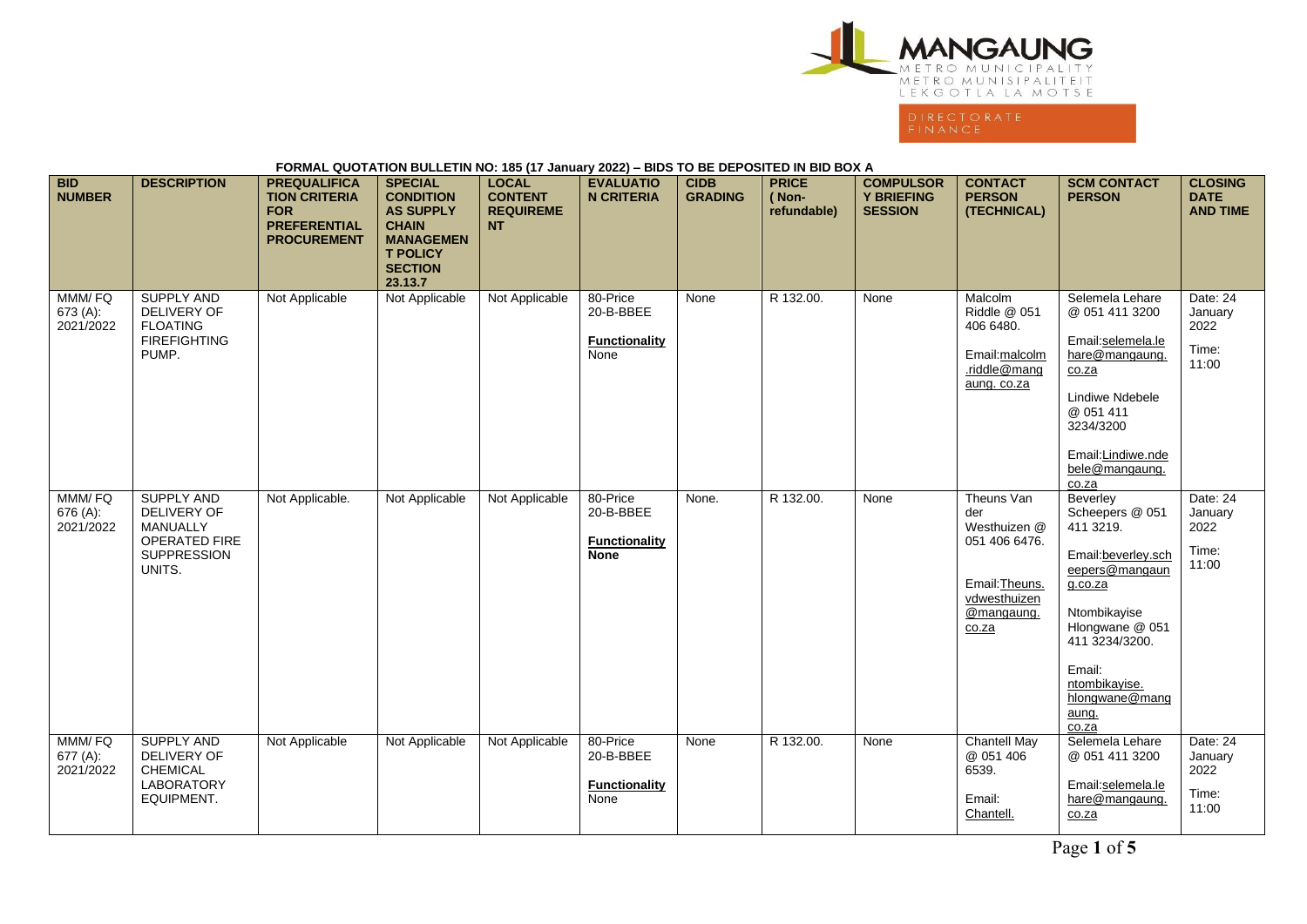

|                                 |                                                                                                                                                |                |                |                |                                                                             |      |           |             | may@mangau<br>ng. co.za                                                                   | Lindiwe Ndebele<br>@ 051 411<br>3234/3200<br>Email:Lindiwe.nde<br>bele@mangaung.<br>co.za                                                                                      |                                               |
|---------------------------------|------------------------------------------------------------------------------------------------------------------------------------------------|----------------|----------------|----------------|-----------------------------------------------------------------------------|------|-----------|-------------|-------------------------------------------------------------------------------------------|--------------------------------------------------------------------------------------------------------------------------------------------------------------------------------|-----------------------------------------------|
| MMM/FQ<br>678 (A):<br>2021/2022 | <b>SUPPLY AND</b><br><b>DELIVERY OF</b><br><b>LABORATORY</b><br><b>TESTING</b><br>EQUIPMENT.                                                   | Not Applicable | Not Applicable | Not Applicable | 80-Price<br>20-B-BBEE<br><b>Functionality</b><br>None                       | None | R 132.00. | None        | <b>Cindy Vorster</b><br>@ 072 732<br>0677.<br>Email:cindy.vo<br>rster@mangau<br>ng. co.za | Thabo<br>Mkuzangwe @<br>051 411 3219.<br>Email:thabo.mkuz<br>angwe@mangaun<br>g.co.za.<br>Portia Mollo @<br>051 411<br>3234/3200<br>Email: portia.mollo<br>@<br>mangaung.co.za | Date: 24<br>January<br>2022<br>Time:<br>11:00 |
| MMM/FQ:<br>680:<br>2021/2022    | <b>SUPPLY AND</b><br>DELIVERY OF<br><b>PESTICIDES</b><br><b>CHEMICALS FOR</b><br><b>MANGAUNG</b><br><b>METROPOLITAN</b><br><b>MUNICIPALITY</b> | Not applicable | Not Applicable | Not Applicable | 80-Price<br>20-B-BBEE<br><b>Functionality</b><br>Details in the<br>document | None | R 132.00. | <b>None</b> | Rehilwe<br>Tshikare @<br>051 400 5324.<br>Email:rehilwe.t<br>shikare@man<br>gaung.co.za   | Beverley<br>Scheepers @ 051<br>411 3219.<br>Email:beverley.sch<br>eepers@mangaun<br>g.co.za<br>Portia Mollo @<br>051 411 3234.<br>Email:portia.mollo<br>@mangaung.co.za        | Date: 24<br>January<br>2022<br>Time:<br>11:00 |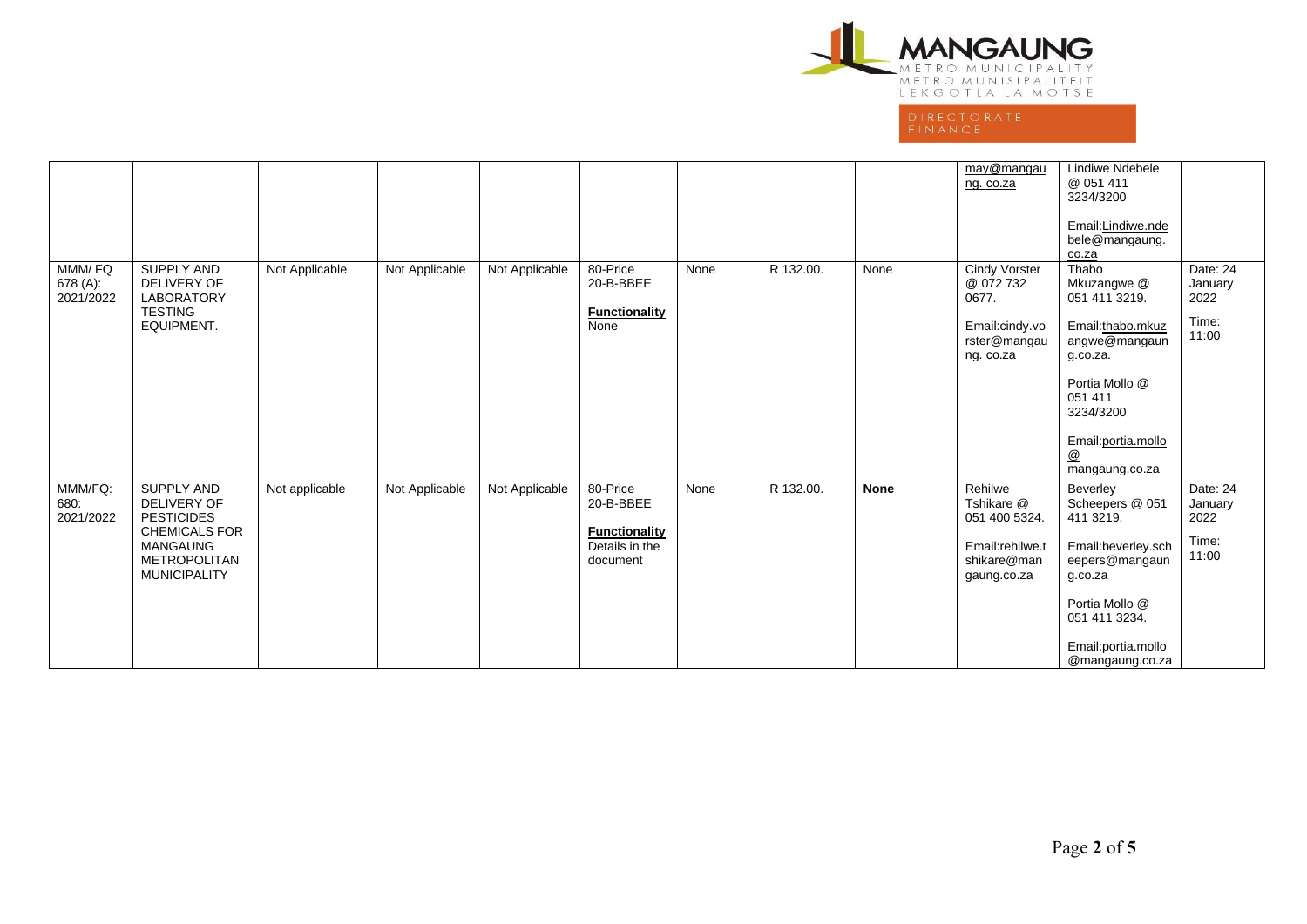

| MMM/FQ<br>681:<br>2021/2022 | SUPPLY AND<br><b>INSTALLATION</b><br>OF NESSUS<br>PROFESSIONAL<br>SOFTWARE OR<br>"OTHER EQUAL<br>AND APPROVED"<br>SOFTWARE.                                         | Not applicable | Not Applicable | Not Applicable | 80-Price<br>20-B-BBEE<br><b>Functionality</b><br>None                       | None | R 132.00 | None        | Lunga Bam @<br>051 406 6595<br>Email: lunga.ba<br>m@mangaung<br>.co.za                   | Thabo<br>Mkuzangwe @051<br>411 3219.<br>Email:Thabo.mkuz<br>angwe@mangaun<br>g.co.za<br><b>Lindiwe Ndebele</b><br>@ 051 411 3234.<br>Email:lindiwe.nde<br>bele@mangaung.<br>co.za | Date: 25<br>January<br>2022<br>Time:<br>11:00 |
|-----------------------------|---------------------------------------------------------------------------------------------------------------------------------------------------------------------|----------------|----------------|----------------|-----------------------------------------------------------------------------|------|----------|-------------|------------------------------------------------------------------------------------------|-----------------------------------------------------------------------------------------------------------------------------------------------------------------------------------|-----------------------------------------------|
| MMM/FQ<br>682.<br>2021/2022 | <b>PRESENTATION</b><br>OF FIRST AID<br><b>TRAINING TO</b><br><b>MMM</b><br><b>EMPLOYEES</b>                                                                         | Not applicable | Not Applicable | Not Applicable | 80-Price<br>20-B-BBEE<br><b>Functionality</b><br>Details in the<br>document | None | R 132.00 | <b>None</b> | Letshego<br>Manele @ 051<br>412 8108.<br>Email:<br>letshego<br>manele@man<br>gaung.co.za | Beverley<br>Scheepers @ 051<br>411 3219.<br>Email:beverley.sch<br>eepers@mangaun<br>g.co.za<br>Mojalefa Thipe<br>@051 411 3234<br>Email: mojalefa.thi<br>pe@mangaung.co<br>.za    | Date: 25<br>January<br>2022<br>Time:<br>11:00 |
| MMM/FQ<br>683.<br>2021/2022 | <b>SUPPLY AND</b><br><b>DELIVERY OF</b><br><b>HEAVY DUTY</b><br><b>INDUSTRIAL</b><br><b>WASHING</b><br><b>MACHINE AND</b><br><b>INDUSTRIAL IRON</b><br><b>PRESS</b> | Not applicable | Not Applicable | Not Applicable | 80-Price<br>20-B-BBEE<br><b>Functionality</b><br>None                       | None | R 132.00 | <b>None</b> | Neo Lapie @<br>051 406 6307.<br>Email:<br>neo.lapie@ma<br>ngaung.co.za                   | Thabo<br>Mkuzangwe @051<br>411 3219.<br>Email:Thabo.mkuz<br>angwe@mangaun<br>g.co.za<br>Portia Mollo @<br>051 411 3234.<br>Email:portia.mollo<br>@mangaung.co.za                  | Date: 25<br>January<br>2022<br>Time:<br>11:00 |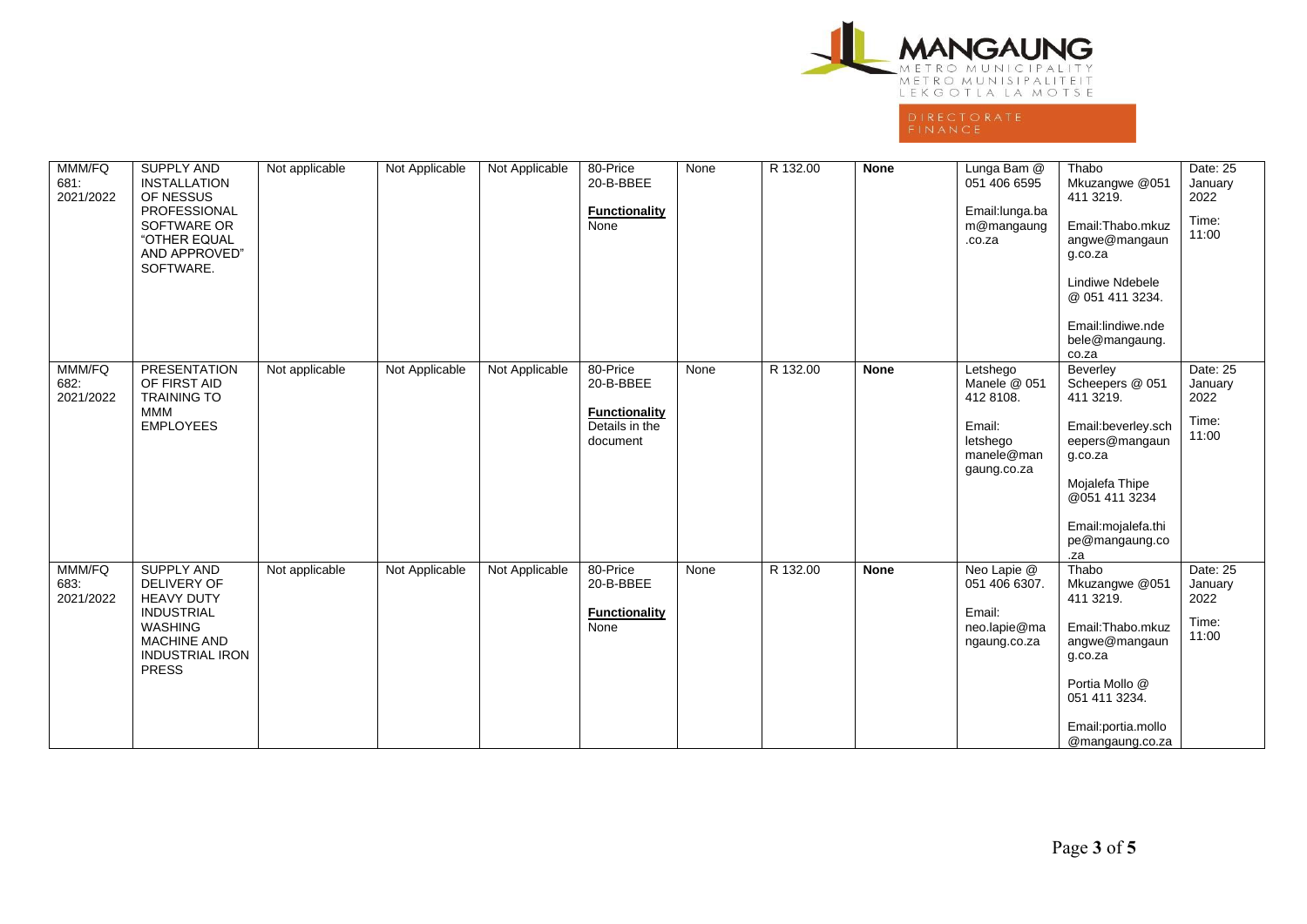

| MMM/FQ<br>684:<br>2021/2022                                                                                                                                                                                                                                                                                                                                                                     | SUPPLY,<br><b>DELIVERY AND</b><br><b>SERVICING OF</b><br>MOBILE TOILETS<br>(NON-FLUSHABLE<br>TOILETS)                                                                                                                                                                                                                                                  | Not applicable | Not Applicable | Not Applicable | 80-Price<br>20-B-BBEE<br>Functionality<br>None                              |                                                                                                                                                                        | None              | R 132.00 | None                                                                                                                                  | Justice Litabe<br>@ 051 400<br>5314.<br>Email:justice.lit<br>abe@mangaun<br>g.co.za | Beverley<br>Scheepers @ 051<br>411 3219.<br>Email:beverley.sch<br>eepers@mangaun<br>g.co.za<br>Lindiwe Ndebele<br>@ 051 411 3234.<br>Email:lindiwe.ndeb<br>ele@mangaung.co<br>.za | Date: 25<br>January<br>2022<br>Time:<br>11:00 |  |
|-------------------------------------------------------------------------------------------------------------------------------------------------------------------------------------------------------------------------------------------------------------------------------------------------------------------------------------------------------------------------------------------------|--------------------------------------------------------------------------------------------------------------------------------------------------------------------------------------------------------------------------------------------------------------------------------------------------------------------------------------------------------|----------------|----------------|----------------|-----------------------------------------------------------------------------|------------------------------------------------------------------------------------------------------------------------------------------------------------------------|-------------------|----------|---------------------------------------------------------------------------------------------------------------------------------------|-------------------------------------------------------------------------------------|-----------------------------------------------------------------------------------------------------------------------------------------------------------------------------------|-----------------------------------------------|--|
| MMM/FQ<br>685:<br>2021/2022                                                                                                                                                                                                                                                                                                                                                                     | THE INSPECTION<br><b>AND SERVICING</b><br>OF FIRE<br><b>EXTINGUISHERS.</b><br>FIRE HOSE<br>REELS, FIRE<br><b>HYDRANTS.</b><br><b>SPRINKLER</b><br><b>CONTROL</b><br>VALVES,<br><b>AUTOMATIC FIRE</b><br><b>SUPPRESSION</b><br><b>SYSTEMS AND</b><br><b>BOOSTER</b><br><b>CONNECTIONS</b><br>FOR MANGAUNG<br><b>METROPOLITAN</b><br><b>MUNICIPALITY</b> | Not applicable | Not Applicable | Not Applicable | 80-Price<br>20-B-BBEE<br><b>Functionality</b><br>Details in the<br>document |                                                                                                                                                                        | 1SF or<br>Higher. | R 132.00 | <b>None</b>                                                                                                                           | Mvula Nhlapo<br>@051 405<br>8262.<br>Email: mvula.nh<br>lapo@mangau<br>ng.co.za     | Thabo<br>Mkuzangwe @051<br>411 3219.<br>Email:Thabo.mkuz<br>angwe@mangaun<br>g.co.za<br>Mojalefa Thipe<br>@051 411 3234<br>Email: mojalefa.thi<br>pe@mangaung.co<br>.za           | Date: 25<br>January<br>2022<br>Time:<br>11:00 |  |
|                                                                                                                                                                                                                                                                                                                                                                                                 |                                                                                                                                                                                                                                                                                                                                                        |                |                |                |                                                                             |                                                                                                                                                                        |                   |          |                                                                                                                                       |                                                                                     | NB: A TENDERERS THAT FAILS TO MEET THE PRE-QUALIFICATION CRITERIA STIPULATED IN THE TENDER DOCUMENT WILL BE REGARDED AS AN UNACCEPTABLE TENDER                                    |                                               |  |
| PAYMENTS CANNOT BE MADE AT SUPPLY CHAIN MANAGEMENT OFFICES BUT CAN BE<br>MADE AT THE FOLLOWING MUNICIPAL PAY POINTS:<br>BRAM FISCHER BUILDING BLOEMFONTEIN,<br>$\bullet$<br>RE-A-HOLA SHOPPING COMPLEX - BOTSHABELO,<br>THABA - NCHU CIVIC CENTRE, HOSTEL ONE - BLOEMFONTEIN (DR. BELCHER<br>ROAD),<br>MANGAUNG REGIONAL OFFICES - CNR. MOSHOESHOE & GEORGE LUBBE ROADS<br><b>BLOEMFONTEIN.</b> |                                                                                                                                                                                                                                                                                                                                                        |                |                |                |                                                                             | ALTERNATIVELY. DIRECT OR ELECTRONIC DEPOSITS CAN BE MADE TO THE MMM BANK ACCOUNT:<br>NEDBANK, ACCOUNT NO: 1186239778, BRANCH CODE:198765, REF NO: 4302142551029ZZZZZ11 |                   |          |                                                                                                                                       |                                                                                     |                                                                                                                                                                                   |                                               |  |
| THE AVAILABILITY OF DOCUMENTS: 17 January 2022                                                                                                                                                                                                                                                                                                                                                  |                                                                                                                                                                                                                                                                                                                                                        |                |                |                |                                                                             |                                                                                                                                                                        |                   |          | All BID DOCUMENTS TO BE COLLECTED AND SUBMITTED AT:<br>Supply Chain Management Offices, 6 Mannion Road, Orangesig, Bloemfontein, 9300 |                                                                                     |                                                                                                                                                                                   |                                               |  |

Minimum Requirements: